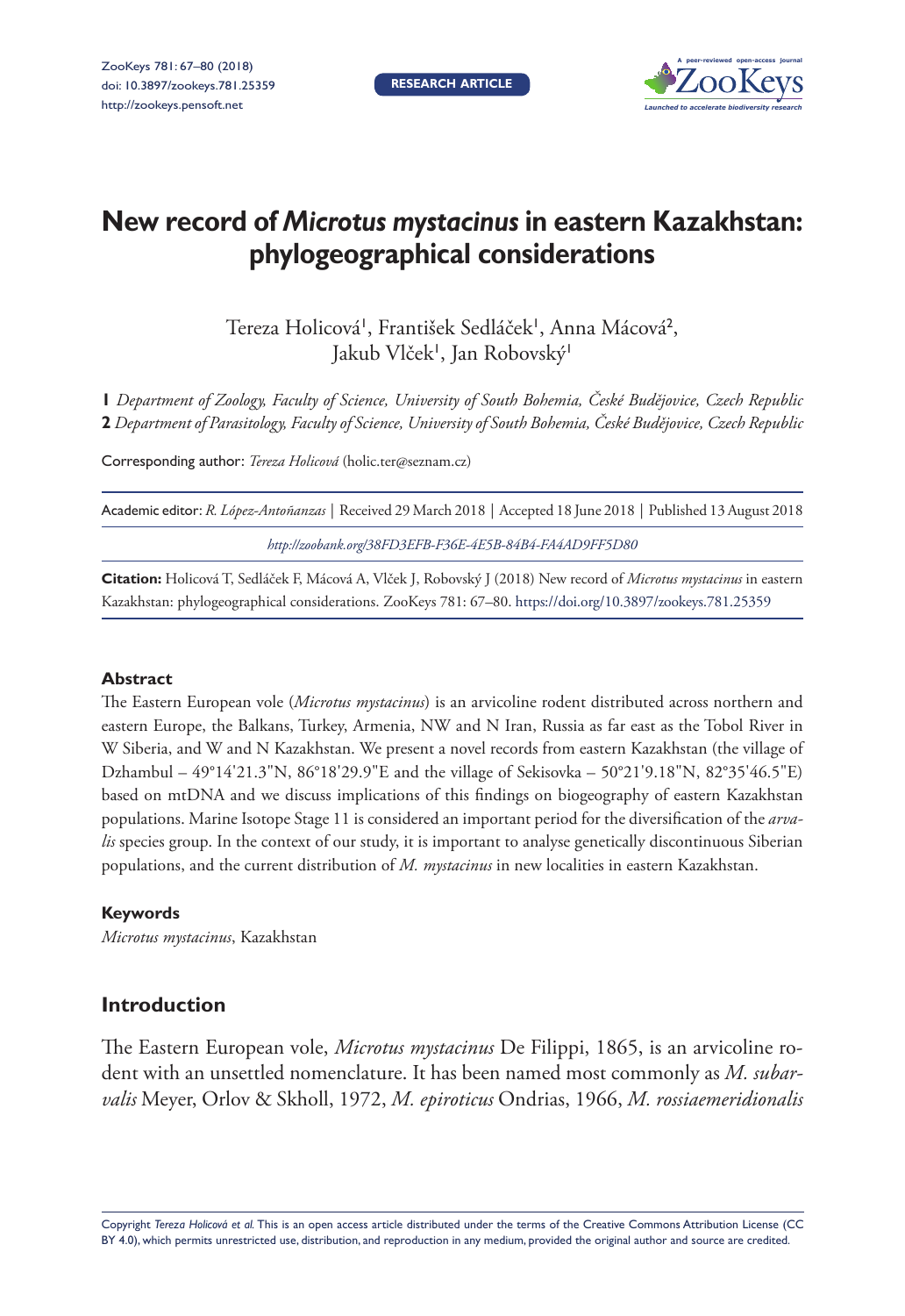Ognev, 1924, and *M. levis* Miller, 1908 (e.g., Musser and Carleton 2005; Kryštufek and Vohralík 2005). We adhere to the name *M. mystacinus*, following the detailed study by Mahmoudi et al. (2017) and the review of Kryštufek (2017). Despite its nomenclature instability, there is a consensus about its phylogenetic affinities: this species has been traditionally attributed to the *arvalis* species group in the subgenus *Microtus*  s. str. (Musser and Carleton 2005). This view has been strongly supported by chromosomal and genetic evidence (e.g., Mazurok et al. 2001, Jaarola et al. 2004, Mahmoudi et al. 2017). According to new studies, it is related to the following species: *M. ilaeus*  Thomas, 1912 (syn. *M. kirgisorum* Ognev, 1950), *M. transcaspicus* Satunin, 1905, *M. kermanensis* Roguin, 1988, *M. arvalis* (Pallas, 1778), and *M. obscurus* (Eversmann, 1841) (e.g., Golenishchev et al. 2000; Jaarola et al. 2004; Kryštufek and Vohralík 2005; Mahmoudi et al. 2017), but it is the closest relative of *M. arvalis* and *M. obscurus* based on available DNA data (cyt *b*; Mahmoudi et al. 2017).

In general, *M. mystacinus* represents one of the best cases of a cryptic species in arvicolines, because it was primarily recognized by chromosomal number (*M. mystacinus*: 2n = 54; *M. arvalis*: 2n = 46) (Meyer et al. 1969; Mazurok et al. 2001; Pavlova and Tchabovsky 2011). It is now generally considered a valid species of the genus *Microtus* based on hybridisation data, and chromosomal and genetic differences (for reviews see Kryštufek and Vohralík 2005 and Musser and Carleton 2005). Several authors have attempted to distinguish *M. mystacinus* from the common vole (*M. arvalis*), the Altai vole (*M. obscurus*), and the Middle Eastern vole (*M. transcaspicus)* based on morphological data (Král et al. 1981; Zagorodnyuk 1991a, b; Masing 1999; Hotzi et al. 2008; Markova et al 2009, 2012; Markov et al. 2012; Ghorbani et al. 2015). Although some diagnostic characters have been proposed (e.g., qualitative and quantitative cranial and dental morphology) and multivariate morphometric approaches have been applied (e.g., Markov et al. 2012; Markova et al. 2012), these approaches have been lacking in diagnostic power (Kryštufek and Vohralík 2005; Markov et al. 2012), except for characters proposed by Kryštufek and Vohralík (2005).

The distribution and habitat preferences of the Eastern European vole are relatively well known due to the intensive attention devoted to it (see Kryštufek and Vohralík 2005; Musser and Carleton 2005; Shenbrot and Krasnov 2005; Kryštufek 2017, and references therein). It prefers to live in places with high and dense herbaceous or grassy vegetation, hedgerows, and stands of reeds and it avoids short-grass meadows and dry areas (Kryštufek and Vohralík 2005; Aulagnier et al. 2009; Kryštufek 2017). The distribution range of the Eastern European vole, to date, extends from southern Finland, the Baltic eastwards to western Siberia with patches in the southern Urals, the Novosibirsk suburbs to the southwest margin of Lake Baikal and Buryatia, the southern Caucasus, northern Iran to Turkey, connecting to Greece and the majority of the Balkan Peninsula to Ukraine (Baskevich 1996; Gileva et al. 1996; Yakimenko and Kryukov 1997; Musser and Carleton 2005; Shenbrot and Krasnov 2005; Pavlova and Tchabovsky 2011; Ghorbani et al. 2015; Baskevich et al. 2016; Kryštufek 2017; Moroldoev et al. 2017).

Populations occupying the Artic Svalbard Archipelago (Fredga et al. 1990; recently extinct according to Aulagnier et al. 2009), Jan Mayen Island in the N Atlantic (Kryštufek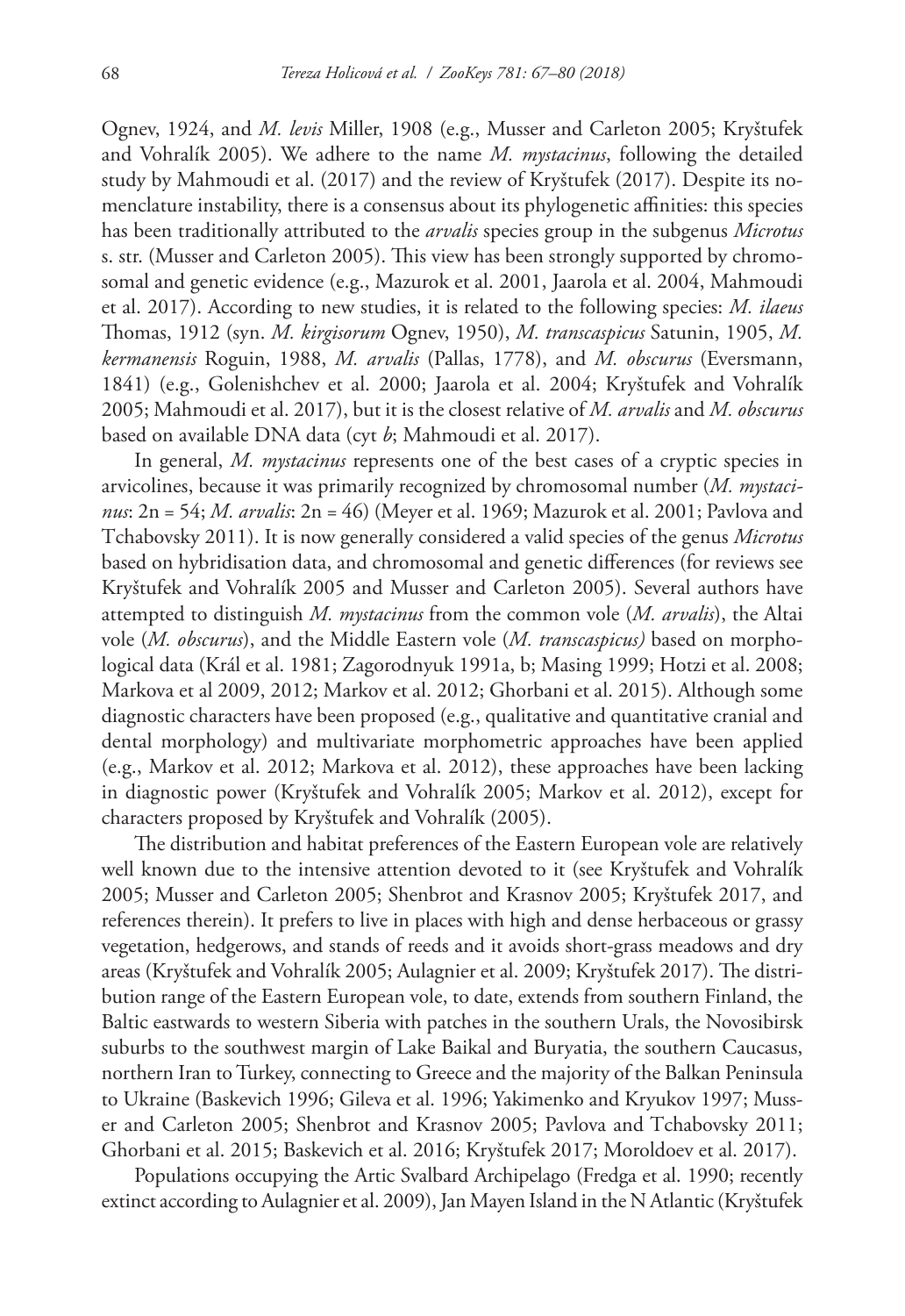2017), Olkhon Island in Lake Baikal (Pavlova and Tchabovsky 2011; Kryštufek 2017) and Far Eastern Russia (Khabarovsk Krai, near Sovetskaya Gavan City, see Kartavtseva et al. 2012; Tiunov et al. 2013) are probably introduced. *M. mystacinus*, *M. arvalis*, and *M. obscurus* broadly overlap in distribution and occur sympatrically in a few regions (e.g., Meyer et al. 1996; Musser and Carleton 2005; Shenbrot and Krasnov 2005 see also Tougard et al. 2013).

When considering the distribution of *M. mystacinus* within Kazakhstan, there are records from the western or north-western parts. The easternmost record is from the Karabalyk district (Kovalskaya 1994; Meyer et al. 1996). Here, we report an additional record of *M. mystacinus* from eastern Kazakhstan and comment on it from a phylogeographic point of view.

#### **Materials and methods**

A survey of small mammals conducted in eastern Kazakhstan provided the surprising discovery of three specimens of *M. mystacinus,* that are characterized here based on molecular methods. The first sample (Kazakhstan 1) was collected in July 2006 on pasture land near the village of Dzhambul (GPS coordinates: 49°14'21.3"N, 86°18'29.9"E) by FS and two more specimens (Kazakhstan 2, 3) were collected in September 2017 near a pond not far from the village Sekisovka (GPS coordinates: 50°21'9.18"N, 82°35'46.5"E) by AM and JV.

DNA extraction was carried out using the Genomic DNA Mini Kit – tissue (Geneaid, New Taipei, Taiwan). We amplified the mitochondrial gene cytochrome *b* (cyt *b*  hereinafter) using universal primers L14724, L15162, H15149 and H15915 (Irwin et al. 1991). Amplification conditions for cyt *b* consisted of 37 thermal cycles, an initial denaturation step at 94 °C for 3 min, denaturation at 94 °C for 30 seconds, annealing at 50 °C for 1 min, extension at 72 °C for 1.5 min and final extension at 72 °C for 10 min. Sequences were obtained using the Sanger sequencing (Sanger et al. 1977) services at laboratory SEQme s.r.o. (Dobříš, Czech Republic).

We obtained 1137 base pairs long sequences that satisfied the quality of base pairs (GenBank access number [LT970847](http://www.ncbi.nlm.nih.gov/nuccore/LT970847)[-LT970849\)](http://www.ncbi.nlm.nih.gov/nuccore/LT970849). These were compared using available sequences from GenBank, specifically with 250 specimens that comprise all available sequences of *M. mystacinus* (under names *M. levis, M. rossiameridionalis* and *M. mystacinus*), and representative sequences of particular clades in *M. arvalis* and *M. obscurus* associated with previous studies (Baker et al. 1996a, b; Haynes et al. 2003; Fink et al. 2004; Jaarola et al. 2004; Triant and DeWoody 2007; Bužan et al. 2010; Thanou et al. 2012; Tougard et al. 2013; Stojak et al. 2016; Mahmoudi et al. 2017). Several more sequences (*M. kirgisorum*, accession number [AY513809](http://www.ncbi.nlm.nih.gov/nuccore/AY513809), [AY513810](http://www.ncbi.nlm.nih.gov/nuccore/AY513810); *M. socialis*, accession number [AY513830,](http://www.ncbi.nlm.nih.gov/nuccore/AY513830) [AY513831](http://www.ncbi.nlm.nih.gov/nuccore/AY513831); and *M. transcaspicus*, accession number [KX581067](http://www.ncbi.nlm.nih.gov/nuccore/KX581067)[-KX581075\)](http://www.ncbi.nlm.nih.gov/nuccore/KX581075) were downloaded from GenBank as potentially outgroups. The obtained sequences were aligned using the ClustalW algorithm implemented in GENEIOUS v.10.0.5 (Kearse et al. 2012). We employed a likelihood (ML) and Bayes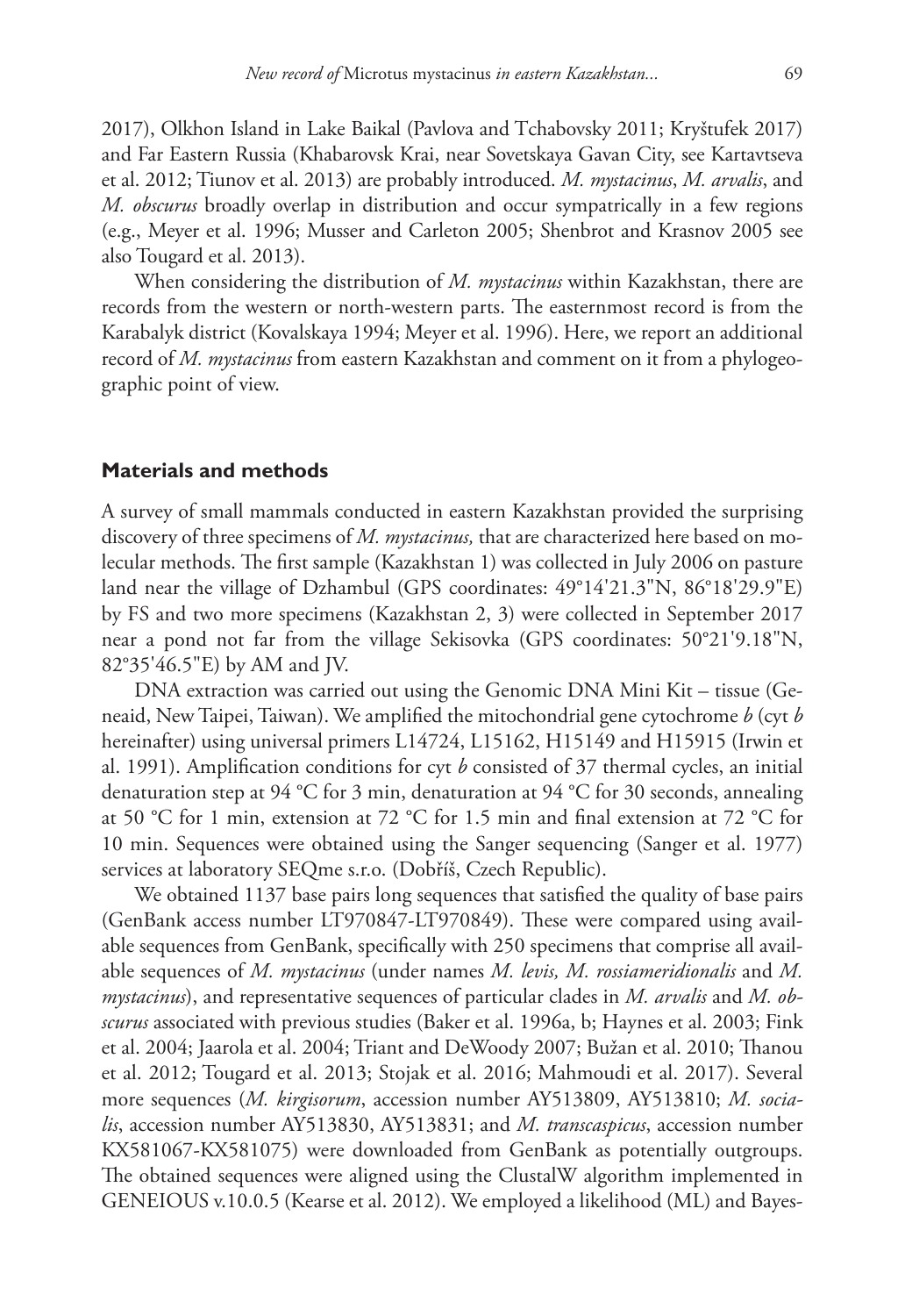ian inference method (BI) for phylogenetic analyses. Likelihood phylogenetic analyses were conducted using the PhyML plugin for GENEIOUS. Final Bayesian phylogenetic analyses were conducted in BEAST 2.4.5.0 (Drummond et al. 2012), where phylogenetic relationships were reconstructed under the Yule speciation process (Steel and McKenzie 2001) with the GTR model of evolution detected in JModelTest 2.1.7 (Nylander 2004) under the Akaike Information Criterion (AIC). The nucleotide data were run for 30 000 000 generations with a sampling frequency of every  $1000<sup>th</sup>$  generation; with final burn-in set at 20%. Time estimations were also computed in BEAST2 (Drummond et al. 2012) for the topology detected by the Bayesian phylogenetic analysis. We adopted one fossil calibration point (0.475±0.025 Mya for the origin of *M. arvalis*: Miesenheim I; Tougard et al. 2013) to estimate divergence time in studied taxa and to compare estimations with Mahmoudi et al. (2017) (which are based on the following proposed molecular clock rate, 3.27×10-7 mutations/site/year for *M. arvalis*; Martínková et al. 2013). The split time with 95% highest posterior density was applied to a relaxed-clock model assuming a constant population size. The convergence and stability of estimated parameters was checked using TRACER 1.6 (Rambaut et al. 2017) and the maximum clade credibility trees were obtained with TREEANNOTA-TOR 2.4.5.0, and visualized in FIGTREE 1.4.3 (Rambaut 2009).

Some analyses were applied for *M. mystacinus* only. Specifically, haplotype characteristics were identified using DnaSP version 5.0 (Rozas et al. 2003) and the degree of diversification was estimated based on average pairwise distances using the Kimura two-parameters model of substitutions in MEGA5 (Tamura et al. 2011). The detailed haplotype network was conducted in POP ART 1.7 using the median-joining method (Bandelt et al. 1999).

## **Results and discussion**

The obtained sequences of 1137 base pairs from three specimens exhibited close relationships with available cyt *b* sequences of *Microtus mystacinus,* in all comparisons. Specifically, they were nested inside this species, so our study identified this species in eastern Kazakhstan (see also below). All sequences of *M. mystacinus* form a sister group to the *M. obscurus + M. arvalis* , in accordance with previous comprehensive studies (e.g., Haynes et al. 2003; Fink et al. 2004; Jaarola et al. 2004; Triant and DeWoody 2007; Tougard et al. 2013; Stojak et al. 2015, 2016; Mahmoudi et al. 2017).

Considering the intraspecific structure in *Microtus mystacinus*, we can distinguish two deep lineages (Iran, abbreviated as IR) and the rest of populations mostly from Europe, additionally divided into several sub-lineages (TU, EU, GK), concordantly in ML and BI phylogenetic trees and the haplotype network (see Figure 1). This structure, specifically groups IR, TU, and EU, were identified firstly by Mahmoudi et al. (2017). TU lineage consists of Turkish and Armenian samples (without specimen Armenia 1), EU lineage of samples from the majority of Europe, mainly from Ukraine and Romania except for specimens from Greece, which comprise GK lineage, as well as samples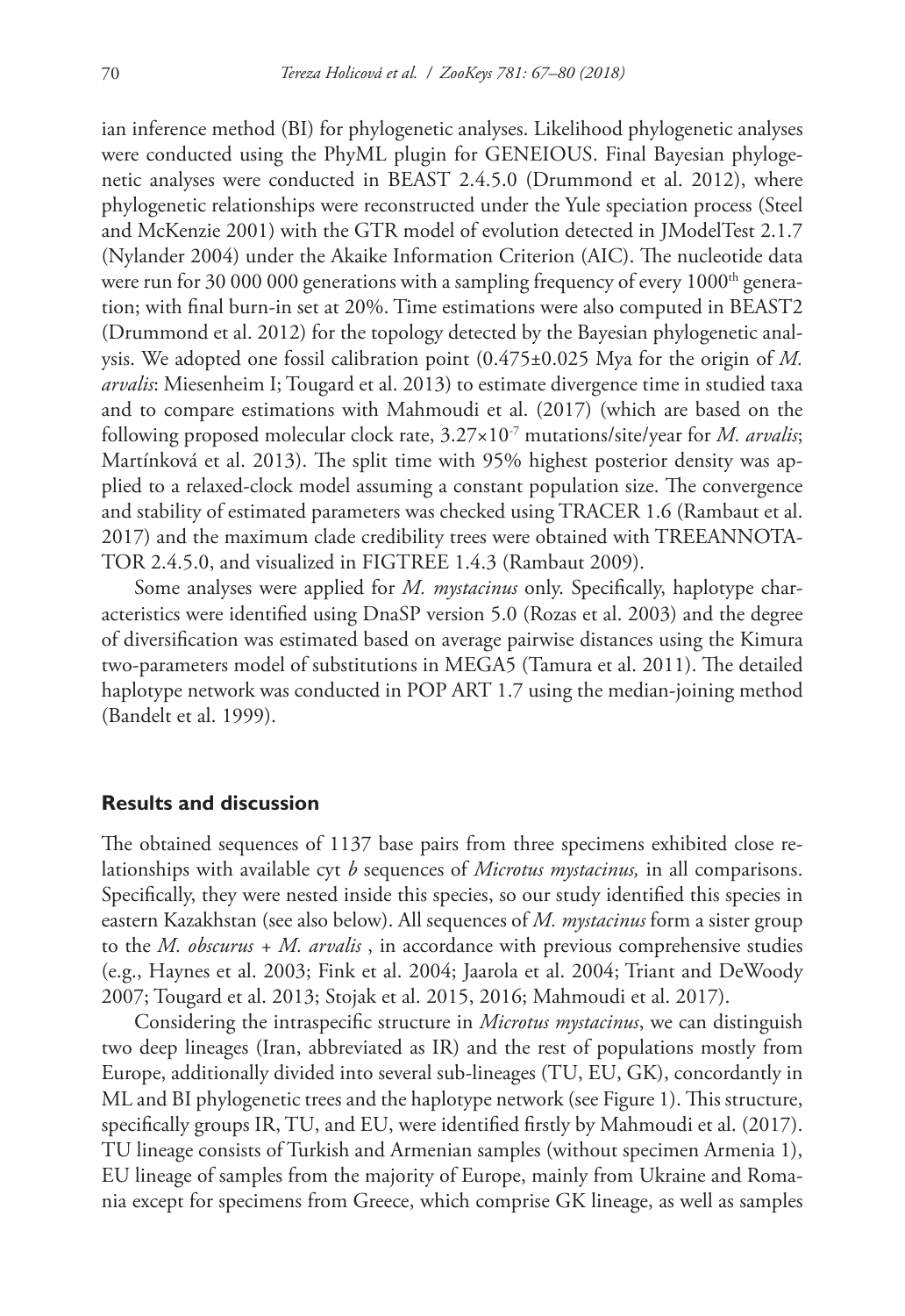

**Figure 1.** Median Joining Network based on the cyt *b* sequences of *M. mystacinus*.

| <b>Table 1.</b> The K2P Inter – and intra-species average estimates of K2 genetic distance for cyt b in recognized |  |  |
|--------------------------------------------------------------------------------------------------------------------|--|--|
| lineages of <i>M. mystacinus</i> (TU – Turkey, Armenia; EU – Europe; GK – Greece, Kazakhstan; IR – Iran).          |  |  |

|                      | 1.    | 2.    | 3.       | 4.       | 5.    | 6.    | 7.    | 8.    | 9.    | 10.   |
|----------------------|-------|-------|----------|----------|-------|-------|-------|-------|-------|-------|
| 1. TU                | 0.007 |       |          |          |       |       |       |       |       |       |
| 2. EU                | 0.025 | 0.007 |          |          |       |       |       |       |       |       |
| 3. GR                | 0.021 | 0.016 | 0.006    |          |       |       |       |       |       |       |
| 4. Armenia 1         | 0.024 | 0.019 | $\times$ | $\times$ |       |       |       |       |       |       |
| 5. Greece            | 0.016 | 0.011 | $\times$ | 0.009    | 0.001 |       |       |       |       |       |
| 6. Kazakhstan        | 0.023 | 0.018 | $\times$ | 0.007    | 0.008 | 0.006 |       |       |       |       |
| 7. IR                | 0.035 | 0.044 | 0.031    | 0.031    | 0.034 | 0.028 | 0.013 |       |       |       |
| 8. M. obscurus       | 0.067 | 0.066 | 0.065    | 0.062    | 0.066 | 0.059 | 0.068 | 0.028 |       |       |
| 9. M. arvalis        | 0.067 | 0.057 | 0.065    | 0.062    | 0.066 | 0.063 | 0.067 | 0.059 | 0.003 |       |
| 10. M. transcaspicus | 0.075 | 0.079 | 0.071    | 0.069    | 0.072 | 0.065 | 0.068 | 0.067 | 0.084 | 0.004 |

from eastern Kazakhstan and the specimen 1 from Armenia. This pattern indicates a complex diversification of *M. mystacinus* across its former and current distribution.

In general, *Microtus mystacinus* exhibited rather low intraspecific cyt *b* distances (except for the Iranian subset) and the obtained interspecific cyt *b* distances (see Table 1) are very similar to the values published in other studies (*M. arvalis* × *mystacinus*: Jaarola et al. (2004): 6–8%; Mahmoudi et al. (2017): 6–7%). As the intraspecific divergence for *Microtus mystacinus* and its cryptic diversity was intensively discussed by Mahmoudi et al. (2017), we would like to note only that the genetic distances cannot be presented as an absolute criterion for deciding whether two operational taxonomic units are distinct species (for detail see Groves et al. 2017), and in the case of species within the *arvalis*-group, some currently recognized species with rather low genetic distances exhibit infertile hybrids or hybrids with a reduced fertility (Meyer et al. 1985; Golenishchev et al. 2000; Jaarola et al. 2004).

The estimated clade divergence times varied substantially according to the calibration used (see Table 2). In summary, our estimations are more similar with other esti-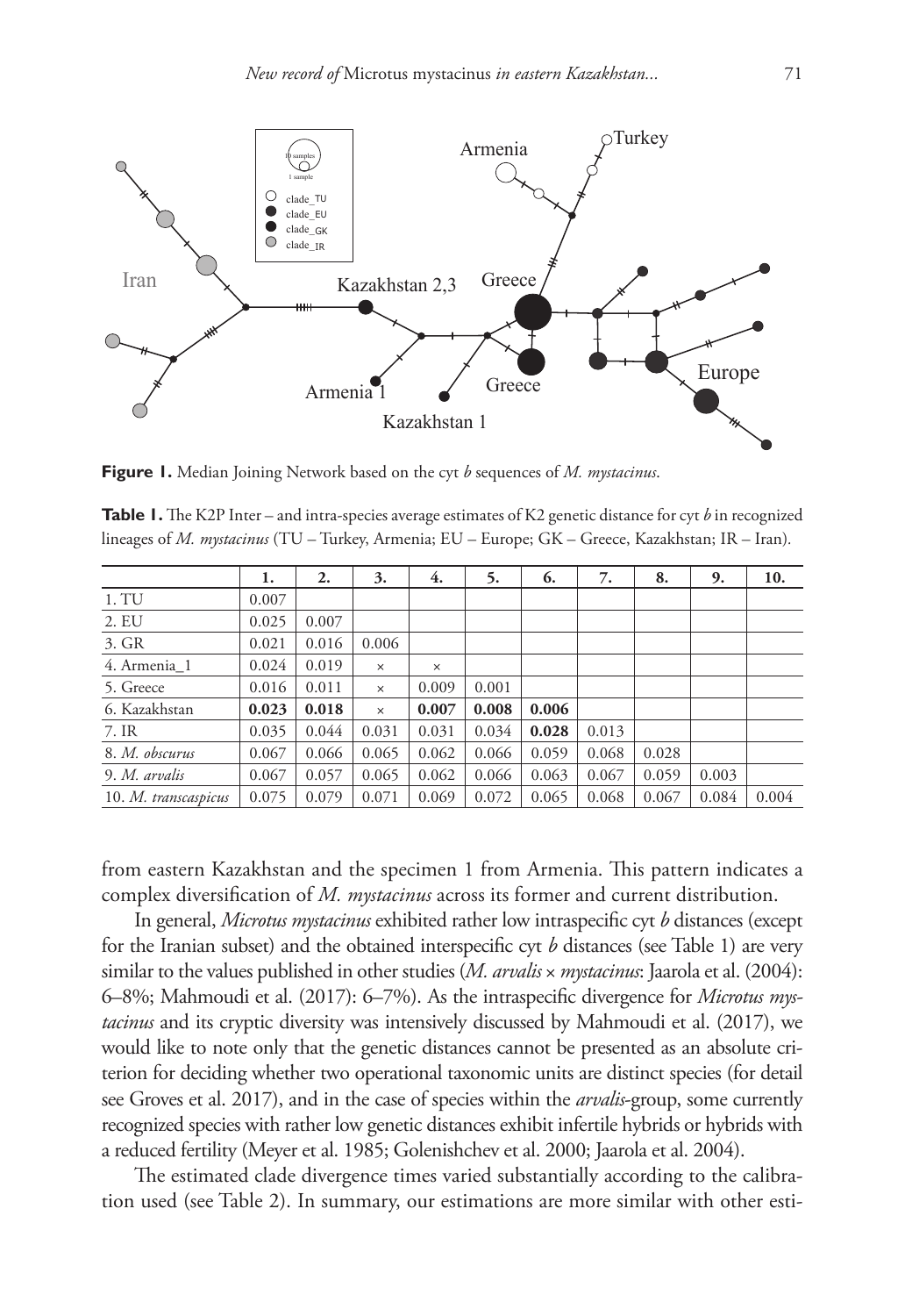**Table 2.** Time to the most recent common ancestor (TMRCA and 95% HPD lower/upper limit – in million years) with BEAST2 for particular *Microtus* species (T – *M. transcaspicus*, M – *M. mystacinus*. O – *M. obscurus*. A – *M. arvalis*) and recognized lineages of *M. levis* (TU – Turkey, Armenia; EU – Europe; GK – Greece, Kazakhstan; IR – Iran).

| <b>Nodes</b>    |              | Analysis 1 – fossil calibrations | Mahmoudi et al. 2017 | Tougard et al. 2013  |  |
|-----------------|--------------|----------------------------------|----------------------|----------------------|--|
|                 | <b>TMRCA</b> | 95% HPD                          | TMRCA (95%HPD)       | TMRCA (95%HPD)       |  |
| a. $T+M+O+A$    | 1.102        | $0.77 - 1.28$                    | $0.238(0.16-0.35)$   |                      |  |
| $b. M+O+A$      | 0.797        | $0.60 - 1.05$                    | $0.217(0.15-0.31)$   | $0.531(0.42 - 0.67)$ |  |
| c. $O+A$        | 0.616        | $0.51 - 0.78$                    | $0.184(0.12 - 0.26)$ | $0.478(0.40 - 0.56)$ |  |
| $d$ . T         | 0.537        | $0.32 - 0.57$                    | $0.040(0.01 - 0.08)$ |                      |  |
| e. O            | 0.410        | $0.27 - 0.58$                    | $0.119(0.07-0.18)$   | $0.173(0.10-0.29)$   |  |
| f. A            | 0.490        | $0.48 - 0.54$                    | $0.146(0.10-0.21)$   | $0.446(0.39 - 0.49)$ |  |
| g. IR+ EU+GK+TU | 0.575        | $0.04 - 0.77$                    | $0.147(0.09 - 0.22)$ | $0.033(0.00-0.08)$   |  |
| h. EU+GK+TU     | 0.408        | $0.28 - 0.57$                    | $0.092(0.05-0.14)$   |                      |  |
| $i. EU+GK$      | 0.332        | $0.23 - 0.47$                    |                      |                      |  |
| j. TU           | 0.235        | $0.10 - 0.40$                    | $0.022(0.01 - 0.04)$ |                      |  |
| k. EU           | 0.219        | $0.14 - 0.32$                    | $0.075(0.05-0.11)$   |                      |  |
| l. GK           | 0.280        | $0.19 - 0.40$                    |                      |                      |  |
| m. IR           | 0.390        | $0.24 - 0.47$                    | $0.117(0.06 - 0.18)$ |                      |  |

mates based on fossil calibration points (albeit slightly higher) than with estimations based on mutation rates (see Table 2). Focusing on the most studied species, *M. arvalis*, we estimate its time to the most recent common ancestor (TMRCA) as 0.490 Mya, Tougard et al. (2008) 0.472 Mya and Tougard et al. (2013) 0.446 Mya, Stojak et al. (2015, 2016) 0.064-0.067 Myr and Mahmoudi et al. (2017) 0.146. Our estimation is similar to Tougard et al. (2008, 2013) as a logical result of the utilization of the same fossil calibration point, but all other specified estimations are much lower and associated with the same mutation rate  $(3.27 \times 10^{-7} \text{ substitutions/site/year})$  proposed by Martínková et al. (2013) specifically for *Microtus arvalis* based on a recent geological event. It is not easy to judge which values are realistic, but our estimates seem to be compatible with other phylogenetic studies (e.g., Mazurok et al. 2001; Bannikova et al. 2010) and the fossil record (e.g., Cuenca-Bescós et al. 2001; Markova et al. 2012). Based on this compatibility, we adhere to the values of our estimations. In any case, it would be worth to compare different calibrations methods under different calibrations points and proposed mutations rates in future (e.g., methods of Baker et al. 1996a; Jaarola and Searle 2002), and also to consider the potential biases of the fossil record (e.g., incomplete nature, process of geological dating, reliability of species identification; cf. Ho 2007).

Evolution and diversification of arvicoline rodents, including the *arvalis*-group, has been closely related to Quaternary climatic oscillations and the associated abiotic and biotic environmental factors (e.g., Horáček and Ložek 1988; Horáček 1990; Chaline et al. 1999; Stojak et al. 2016; Tougard 2017 and references therein). For the *arvalis*-group, interglacial periods are considered to be periods of species expansions and glacials as periods of retractions with potential survival of particular species in refu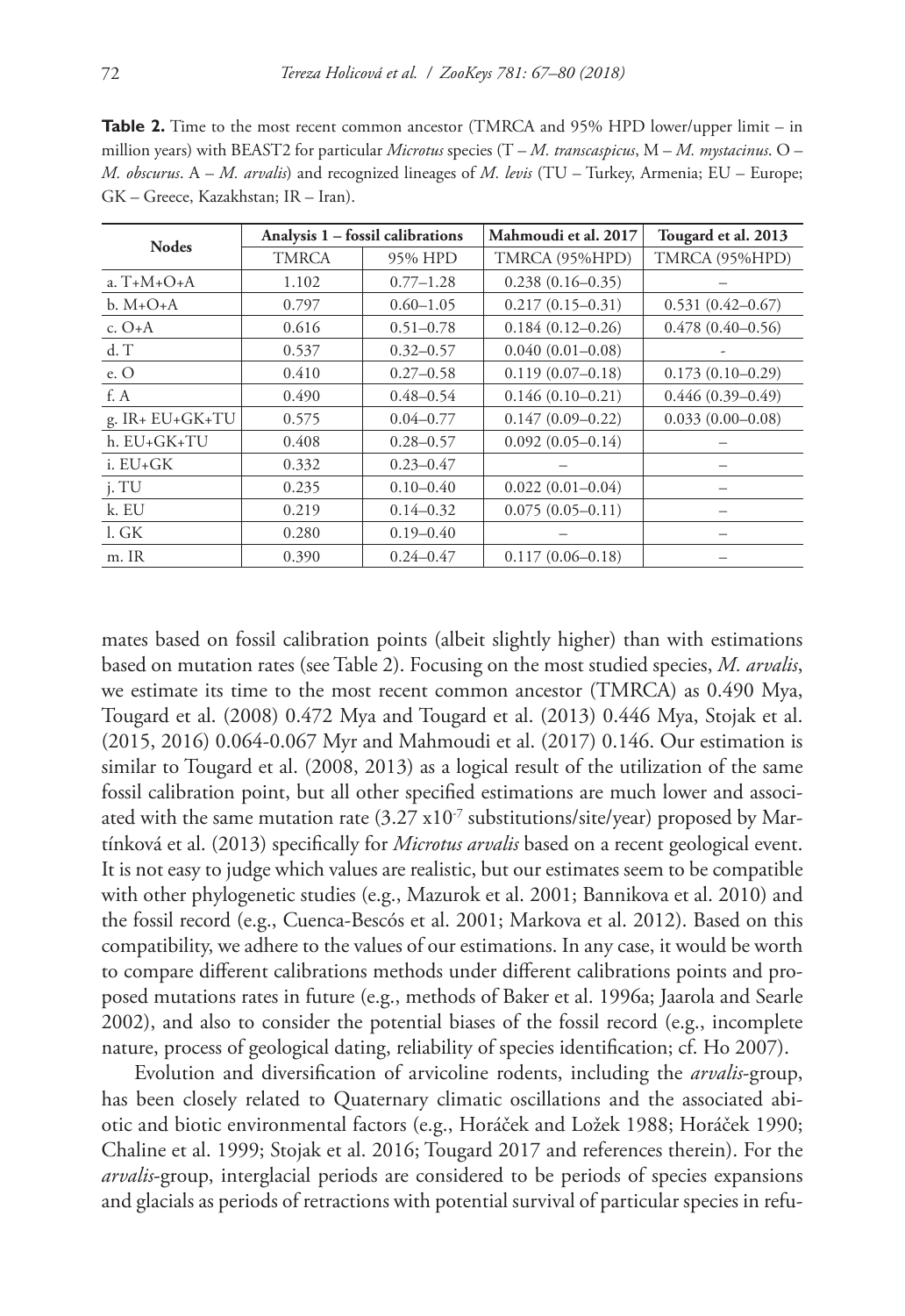gia (e.g., Golenishchev et al. 2000; Tougard et al. 2008; Stojak et al. 2015; Stojak et al. 2016). Golenishchev et al. (2000) considered one of the ancient alpine glaciations as responsible for disrupting the geographic range of *M. arvalis* and *M. obscurus*, whereas Tougard et al. (2008) considered interglacials as the agents of speciation. Based on our time estimations, the diversification of *M. mystacinus* + (*M. arvalis* + *M. obscurus*) group has happened within the last 0.79 Mya, thus comprising several interglacial and glacial periods (Gates 1993; Sirocko et al. 2007; Mahmoudi et al. 2017).

In our data, we observed synchronous, deep intraspecific divergences in all three species around 0.49–0.41 Mya (see Figure 2; in *M. mystacinus* we operated with separate timelines for the Iranian lineage (IR) and the remainder (sub-lineages TU, EU, GK) because the Iranian populations are divergent from the others; pairwise distance shows significant variation, see Table 1). This interval corresponds to the Holstein interglacial period (considering the stratigraphy of Western Europe) that is considered to be equivalent to Marine Isotope Stage (MIS) 11 (Sirocko et al. 2007; see Figure 2). The influence of the Holstein on the *arvalis*-group diversification can be explained by two historical scenarios. First, the preceding period, MIS 12, was characterized by a pronounced cold period (around 0.460 Mya), during which the earliest pan-Eurasian mammoth fauna associated with tundra-steppe habitats (called mammoth steppe, see Guthrie 2001) was formed. Second, the warmest phase of MIS 11 is the phase with the highest temperatures in the last 500 thousand years, persisting, persisting two times longer than the Eemian interglacial and three times longer than the Holocene (Sirocko et al 2007). Interglacial conditions may have disrupted the mammoth steppe biome due to an increase in precipitation, temperature, and associated forest expansions (for Late Quaternary see Řičánková et al. 2018). Tougard et al. (2008) recognized that the evolutionary history of temperate small mammals is much more complex than previously suggested. Individual species responded to various factors in multiple ways, and at different times during the Pleistocene (Lorenzen et al. 2011). Therefore, we tend to be reserved about whether observed pulses in diversification could be interpreted as expansion alongside some geographical/biotope barriers or fragmentation of some particular populations.

To conclude, our study proved an additional occurrence of *Microtus mystacinus* in Kazakhstan. The studies of Kovalskaya (1994), Meyer et al. (1996) and Okulova et al. (2014) specified the distribution of this species from western or northwestern parts of Kazakhstan, with the easternmost observation from the Karabalyk district (Kovalskaya 1994). Other localities of this species are known around Novosibirsk, several hundred kilometres away from the Kazakhstani border (Pavlova and Tchabovsky 2011). Although our material is not suitable to establish the full distribution range in Kazakhstan, it enables us to extend the range of this species further south.

The distribution of *M. mystacinus* could be partly human-induced, as documented by Tiunov et al. (2013) when regarding the railway across Siberia and the Far East of Russia (e.g., Olkhon Island, Pavlova and Tchabovsky 2011; Buryatia, Moroldoev et al. 2017). If we consider this possibility, the locality near Sekisovka is approx. 30 km distant from the nearest railway from Ust-Kamenogorsk to Ridder, but our second locality (near Dzhambul) is more than 150 km distant from the nearest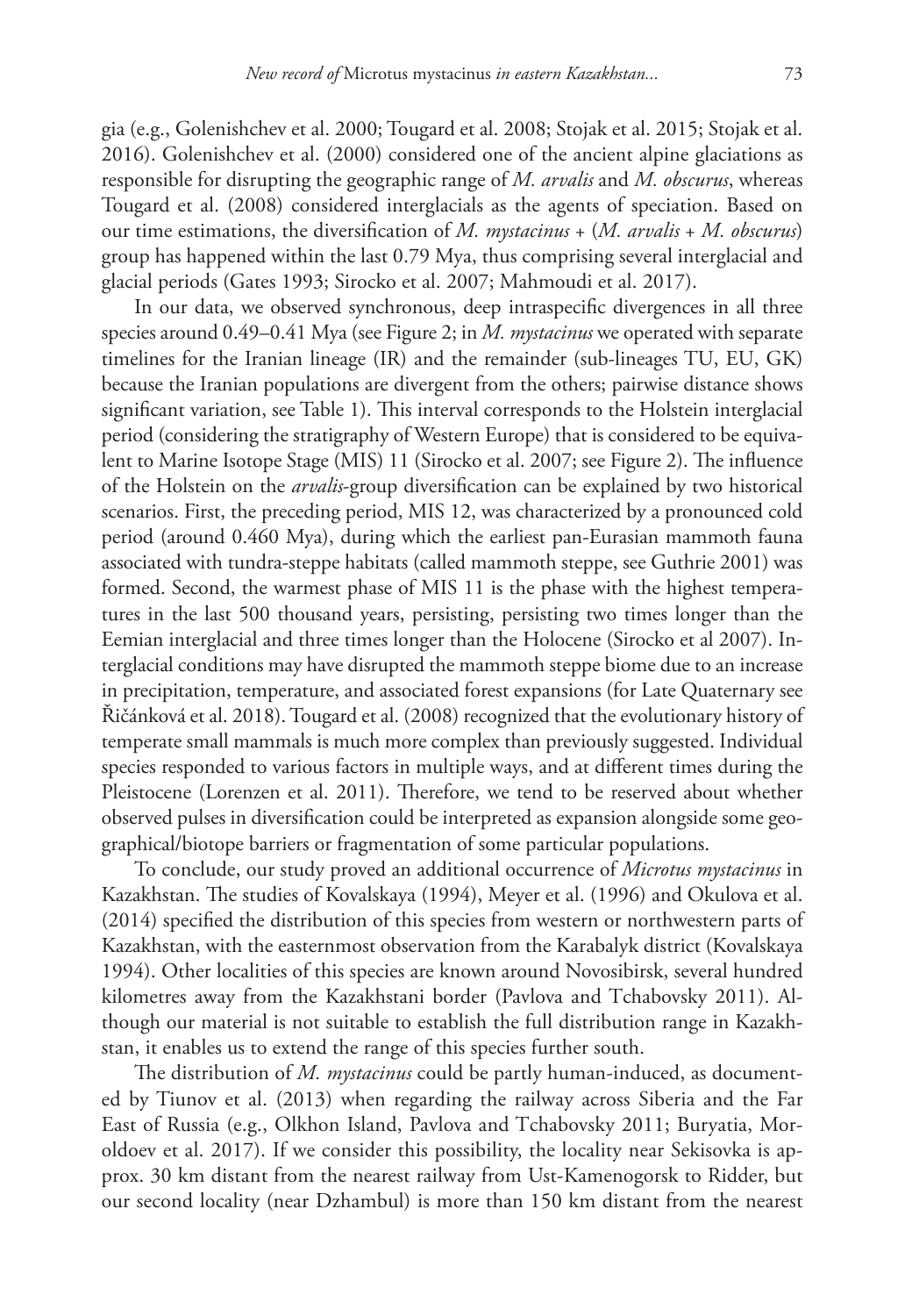

**Figure 2.** Time of the most recent common ancestor (TMRCA) for *Microtus* species and lineages of *M. mystacinus* using fossil calibrations. Nodes are plotted on a mean air temperature curve in last 800 thousand years (based on Gates 1993). See Table 2 for time estimates.

railway at Zyryanovsk (built after 1930; according to official web page of KTZ – КАЗАКСТАН TEMIP ЖОЛЫ). In Russian territory, this species shows pathways of invasion around the Transbaikalia railway and the surrounding agricultural landscape (e.g., Tiunov et al. 2013, Moroldoev et al. 2017). As the Kazakhstani specimens are significantly divergent from other available sequences (approx. 100 kya), we could consider the distribution of *M. mystacinus* in Kazakhstan as natural, but additional evidence is welcomed. Based on the presented network-phylogenetic relationship of samples it seems that a potential route of colonization for Kazakhstan populations could have originated somewhere between the Balkans and sites north of the Black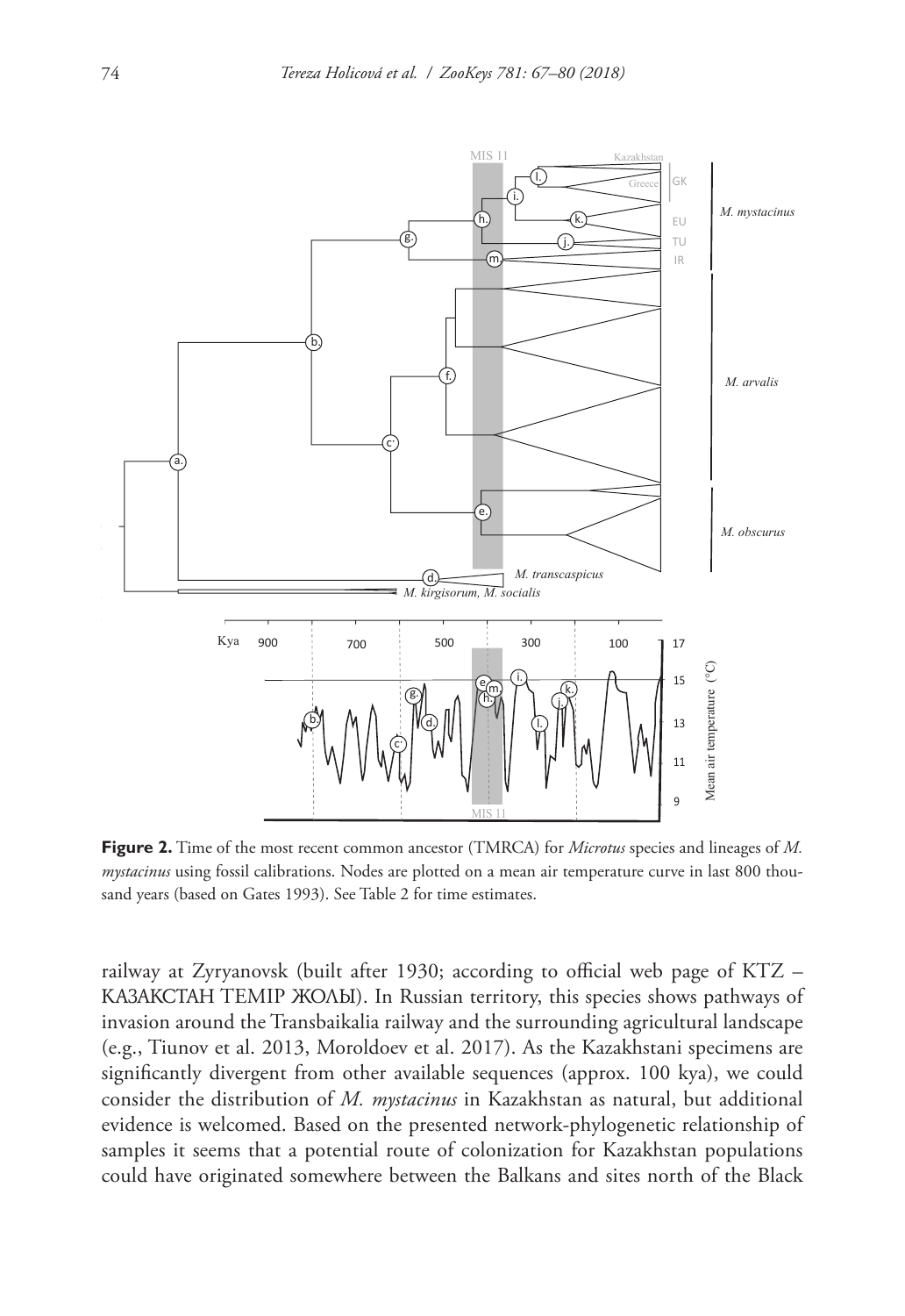and Caspian seas, whereas populations in Turkey and parts of Armenia were colonized from a southern route.

Our study is the first genotyping of *M. mystacinus* from the eastern part of its distribution, where its' occurrence is more discontinuous. In the context of our study, it is important to analyse genetically these Baikal and Far Eastern populations, and further map out the extent of *M. mystacinus* occurrence in East Kazakhstan.

## **Acknowledgements**

We would like to thank Professor Jan Zrzavý for financial support; AM and JV were supported by grant number 31-17-19831S. We also would like to express our gratitude to Joel James Brown and Nathalie Yonow for professional language editing and to the editor and reviewers for their very valuable comments which helped to improve our manuscript.

### **References**

- Aulagnier S, Haffner P, Mitchell-Jones AJ, Moutou F, Zima J (2009) Mammals of Europe, North Africa and the Middle East. A and C Black Publishers, London, 272 pp.
- Baker RJ, Hamilton MJ, Van Den Bussche RA, Wright AJ, Wiggins LE, Hamilton MJ, Reat EP, Smith MH, Lomakin MD, Chesser RK (1996a) Small mammals from the most radioactive sites near the Chernobyl nuclear power plant. Journal of Mammalogy 77(1): 155–170.<https://doi.org/10.2307/1382717>
- Baker RJ, Van Den Bussche RA, Wright AJ, Wiggins LE (1996b) High levels of genetic change in rodents of Chernobyl. Nature 380(6576): 707–708.<https://doi.org/10.1038/380707a0>
- Bandelt HJ, Forster P, Röhl A (1999) Median-joining networks for inferring intraspecific phylogenies. Molecular Biology and Evolution 16(1): 37–48. [https://doi.org/10.1093/oxford](https://doi.org/10.1093/oxfordjournals.molbev.a026036)[journals.molbev.a026036](https://doi.org/10.1093/oxfordjournals.molbev.a026036)
- Bannikova AA, Lebedev VS, Lissovsky AA, Matrosova V, Abramson NI, Obolenskaya EV, Tesakov AS (2010) Molecular phylogeny and evolution of the Asian lineage of vole genus *Microtus* (Rodentia: Arvicolinae) inferred from mitochondrial cytochrome *b* sequence. Biological Journal of the Linnean Society 99(3): 595–613. [https://doi.org/10.1111/j.1095-](https://doi.org/10.1111/j.1095-8312.2009.01378.x) [8312.2009.01378.x](https://doi.org/10.1111/j.1095-8312.2009.01378.x)
- Baskevich MI, Mironova TA, Cherepanova EV, Krivonogov DM (2016) New data on chromosomal variability, distribution of sibling species, and hybridization of 46-chromosomal forms of *Microtus arvalis* sensu lato (Rodentia, Arvicolinae) in the Upper Volga basin. Biology Bulletin 43(9): 1281–1291. <https://doi.org/10.1134/S1062359016110042>
- Baskevich MI (1996) On the karyological differentiation in Caucasian population of common vole (Rodentia, Cricetidae, *Microtus*). Zoologičeskij Žurnal 75(2): 297–308. [In Russian]
- Bužan EV, Förster DW, Searle JB, Kryštufek B (2010) A new cytochrome *b* phylogroup of the common vole (*Microtus arvalis*) endemic to the Balkans and its implications for the evolu-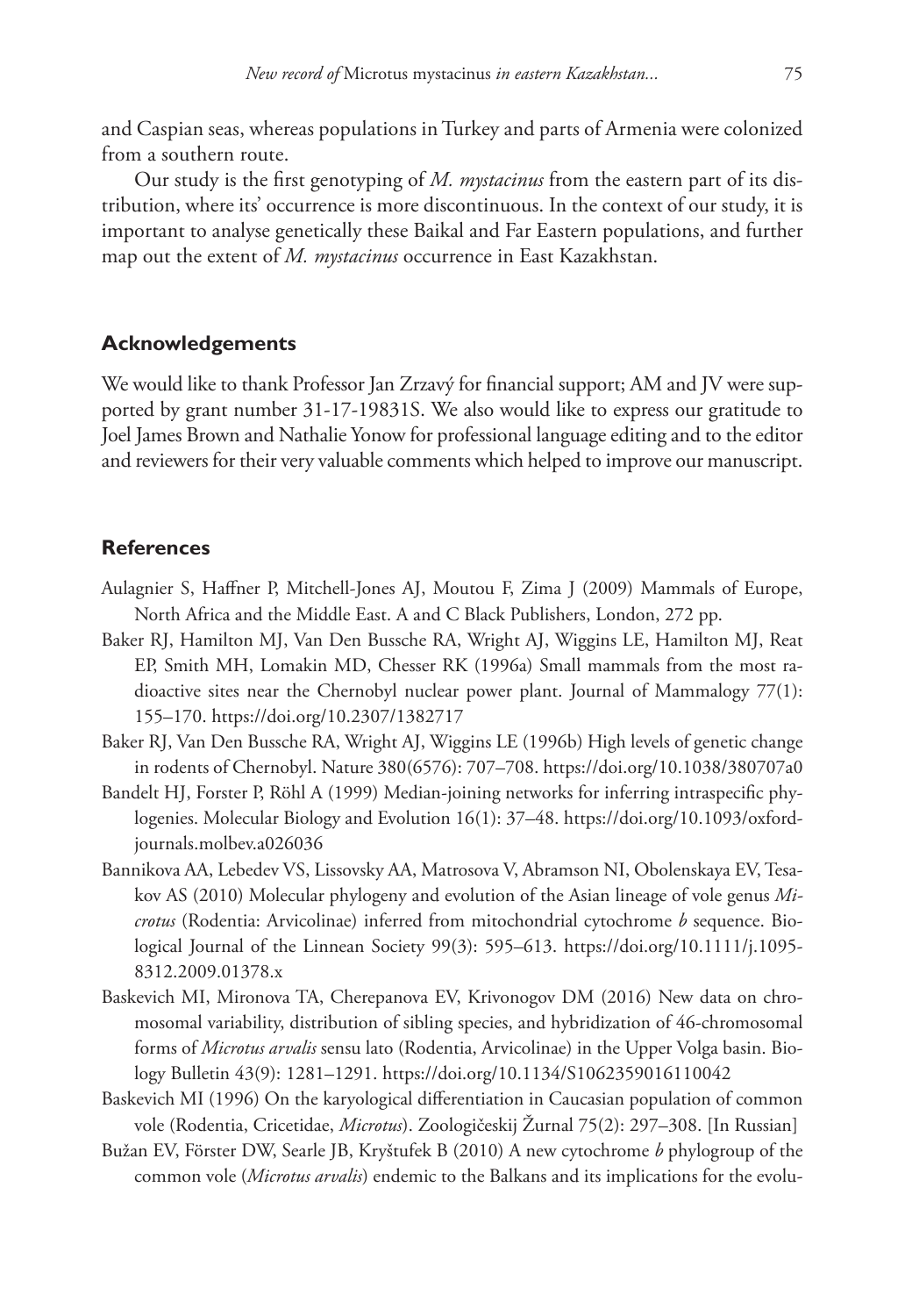tionary history of the species. Biological Journal of the Linnean Society 100(4): 788–796. <https://doi.org/10.1111/j.1095-8312.2010.01451.x>

- Chaline J, Brunet-Lecomte P, Montuire S, Viriot L, Courant F (1999) Anatomy of the arvicoline radiation (Rodentia): palaeogeographical, palaeoecological history and evolutionary data. Annales Zoologici Fennici 36(4): 239–267.
- Cuenca-Bescós GC, Canudo JI, Laplana C (2001) La séquence des rongeurs (Mammalia) des sites du Pléistocène inférieur et moyen d'Atapuerca (Burgos, Espagne). Anthropologie 105(1): 115–130. [https://doi.org/10.1016/S0003-5521\(01\)80009-1](https://doi.org/10.1016/S0003-5521(01)80009-1)
- Drummond AJ, Suchard MA, Xie D, Rambaut A (2012) Bayesian phylogenetics with BEAUti and the BEAST 1.7. Molecular Biology and Evolution 29(8): 1969–73. [https://doi.](https://doi.org/10.1093/molbev/mss075) [org/10.1093/molbev/mss075](https://doi.org/10.1093/molbev/mss075)
- Fink S, Excoffier L, Heckel G (2004) Mitochondrial gene diversity in the common vole *Microtus arvalis* shaped by historical divergence and local adaptations. Molecular Ecology 13(11): 3501–14. <https://doi.org/10.1111/j.1365-294X.2004.02351.x>
- Fredga K, Jaarola M, Ims RA, Steen H, Yoccoz NG (1990) The common vole in Svalbard identified as *Microtus epiroticus* by chromosome analysis. Polar Research 8: 283–290. [https://](https://doi.org/10.3402/polar.v8i2.6818) [doi.org/10.3402/polar.v8i2.6818](https://doi.org/10.3402/polar.v8i2.6818)
- Gates DM (1993) Climate change and its biological consequences. Sinauer Associates. Inc. Sunderland, MA, 280 pp.
- Ghorbani F, Mohammadi Z, Darvish J, Kami HG, Siahsarvie R (2015) Morphological and morphometric characterization of the new records of the East European vole (*Microtus mystacinus* Miller, 1908) from northeast Iran. Journal of Asia-Pacific Biodiversity 8(3): 233–237.<https://doi.org/10.1016/j.japb.2015.07.002>
- Gileva EA, Cheprakov MI, Nochrin DY (1996) Voles of the group *Microtus arvalis* (Rodentia, Cricetidae) in Urals. Zoologičeskij Žurnal 75(9): 1436–1439 [in Russian].
- Golenishchev FN, Malikov VG, Bulatova NSh, Vaziri ASh, Nazari F (2000) Some new data on morphology and karyology of *Microtus kermanensis* (Rodentia, Arvicolinae) and supposed phylogeographic history of the "arvaloid" voles. In: Agadjanian AK, Orlov VN (Eds) Systematic and Phylogeny of the Rodents and Lagomorphs. Teriologicheskoe Obshchestvo, Moscow, 34–36.
- Groves CP, Cotterill FPD, Gippoliti S, Robovský J, Roos C, Taylor PJ, Zinners D (2017) Species definitions and conservation: a review and case studies from African mammals. Conservation Genetics 18(6): 1247–1256.<https://doi.org/10.1007/s10592-017-0976-0>
- Guthrie RD (2001) Origin and causes of the mammoth steppe: a story of cloud cover, woolly mammal tooth pits, buckles, and inside-out Beringia. Quaternary Science Reviews 20(1): 549–574. [https://doi.org/10.1016/S0277-3791\(00\)00099-8](https://doi.org/10.1016/S0277-3791(00)00099-8)
- Haynes S, Jaarola M, Searle JB (2003) Phylogeography of the common vole (*Microtus arvalis*) with particular emphasis on the colonization of the Orkney archipelago. Molecular Ecology 12(4): 951–956.<https://doi.org/10.1046/j.1365-294X.2003.01795.x>
- Ho SYW (2007) Calibrating molecular estimates of substitution rates and divergence times in birds. Journal of Avian Biology 38: 409–414. 10.1111/j.0908-8857.2007.04168.x
- Horáček I (1990) On the context of Quaternary arvicolid evolution: changes in community development. In: Fejfar O, Heinrich WD (Eds) International Symposium 'Evolution,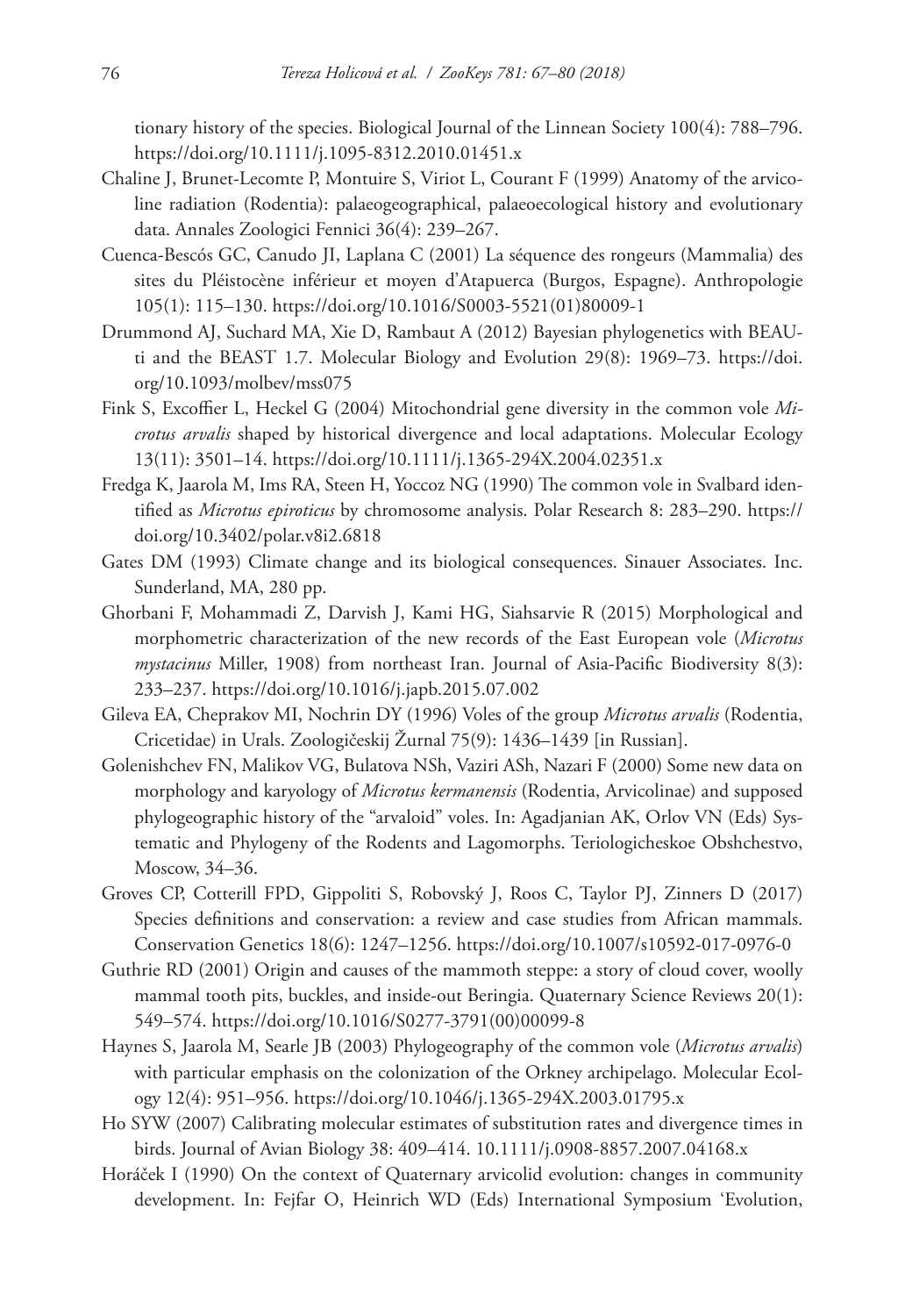Phylogeny and Biostratigraphy of Arvicolids (Rodentia, Mammalia). Geological Survey, Prague, 201–222.

- Horáček I, Ložek V (1988) Palaeozoology and the Mid-European Quaternary past: scope of the approach and selected results. Rozpravy ČSAV, řada matematických a přírodních věd. 98: 1–102.
- Hotzi V, Markov G, Csorba G (2008) Taking steps to discover the East-European vole (*Microtus levis*) in Hungary. Állattani Kozlemenyek 93: 47–57. [In Bulgarian]
- Irwin DM, Kocher TD, Wilson AC (1991) Evolution of the cytochrome *b* gene of mammals. Journal of Molecular Evolution 32(2): 128–144. <https://doi.org/10.1007/BF02515385>
- Jaarola M, Martínková N, Gündüz I, Brunhoff C, Zima J, Nadachowski A, Amorif G, Bulatovag NS, Chondropoulosh B, Fraguedakis-Tsolish S, Gonzalez-Estebani J, Lopez-Fusterj MJ, Kandaurovk AS, Kefelioğlu H, da Luz Mathias M, Villatei I, Searle JB (2004) Molecular phylogeny of the speciose vole genus *Microtus* (Arvicolinae, Rodentia) inferred from mitochondrial DNA sequences. Molecular Phylogenetics and Evolution 33(3): 647–63. <https://doi.org/10.1016/j.ympev.2004.07.015>
- Jaarola M, Searle JB (2002) Phylogeography of field voles (*Microtus agrestis*) in Eurasia inferred from mitochondrial DNA sequences. Molecular Ecology 11(12): 2613–2621. [https://doi.](https://doi.org/10.1046/j.1365-294X.2002.01639.x) [org/10.1046/j.1365-294X.2002.01639.x](https://doi.org/10.1046/j.1365-294X.2002.01639.x)
- Kartavtseva IV, Tiunov MP, Lapin AS, Visotchina NP, Ryabkova AV (2012) Invasion of *Microtus rossiaemeridionalis* into the territory of the Russian Far East. Russian Journal of Biological Invasions 3(1): 11–15.<https://doi.org/10.1134/S2075111712010031>
- Kearse M, Moir R, Wilson A, Stones-Havas S, Cheung M, Sturrock S, Buxton S, Cooper A, Markowitz S, Duran C, Thierer T, Ashton B, Mentjies P, Drummond A (2012) Geneious Basic: an integrated and extendable desktop software platform for the organization and analysis of sequence data. Bioinformatics 28(12): 1647–1649. [https://doi.org/10.1093/](https://doi.org/10.1093/bioinformatics/bts199) [bioinformatics/bts199](https://doi.org/10.1093/bioinformatics/bts199)
- Kovalskaya YM (1994) On the distribution of voles of the group *arvalis* (Rodentia) in Kazakhstan. Zoologičeskij Žurnal 73(3): 120–125. [In Russian]
- Král B, Zima J, Hrabě V, Libosvárský J, Šebela M, Červený J (1981) On the morphology of *Microtus epiroticus*. Folia Zoologica Brno 30(4): 317–330.
- Kryštufek B, Vohralik V (2005) Mammals of Turkey and Cyprus. Rodentia I: Sciuridae, Dipodidae, Gliridae, Arvicolinae. University of Primorska, Science and Research Centre Koper, Koper, 292 pp.
- Kryštufek B (2017) The East European Vole. In: Wilson DE, Lacher Jr TE, Mittermeier RA (Eds) Handbook of the mammals of the World, Volume 7. Lynx Edicions, Barcelona, 352.
- Lorenzen ED, Nogués-Bravo D, Orlando L, Weinstock J, Binladen J, Marske KA, Ugan A, Borregaard MK, Gilbert TP, Nielsen R, Ho SYW, Goebel T, Graf KE, Byers D, Stenderup JT, Rasmussen M, Campos PF, Leonard JA, Koepfli KP, Froese D, Zazula G, Stafford TV, Aaris-Sørensen K, Batra P, Haywood AM, Singarayer JS, Valdes PJ, Boeskorov G, Burns JA, Davydov SP, Haile J, Jenkins DL, Kosintsev P, Kuznetsova T, Lai X, Martin LD, McDonald HG, Mol D, Meldgaard M, Munch K, Stephan E, Sablin M, Sommer RS, Sipko T, Scott E, Suchard MA, Tikhonov A, Willerslev R, Wayne RK, Cooper A, Hofreiter M., Sher A., Shapiro B, Rahbek C, Willerslev E (2011) Species-specific responses of Late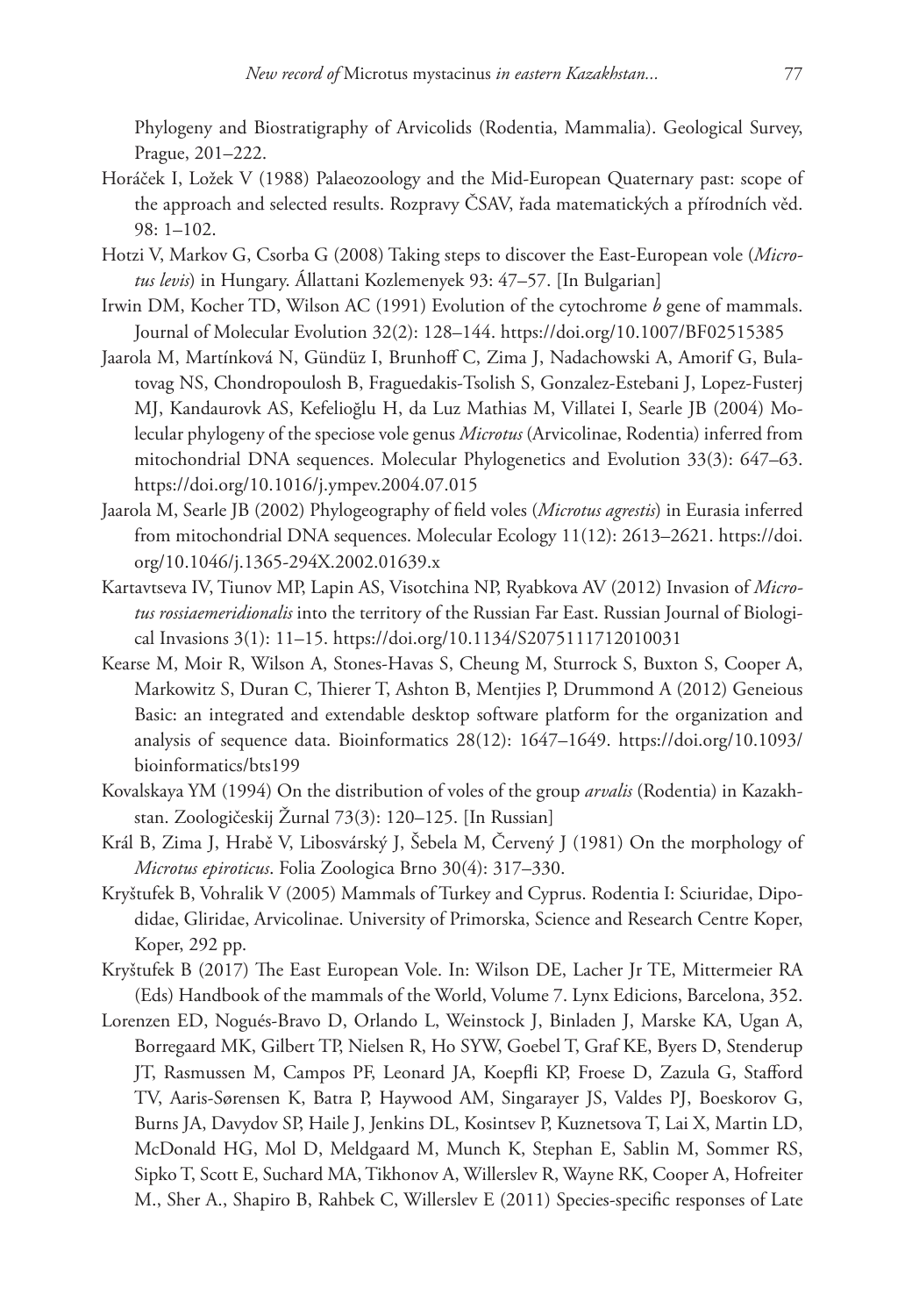Quaternary megafauna to climate and humans. Nature 479(7373): 359–364. [https://doi.](https://doi.org/10.1038/nature10574) [org/10.1038/nature10574](https://doi.org/10.1038/nature10574)

- Mahmoudi A, Darvish J, Aliabadian M, Moghaddam FY, Kryštufek B (2017) New insight into the cradle of the grey voles (subgenus *Microtus*) inferred from mitochondrial cytochrome *b* sequences. Mammalia 81(6): 583–593.<https://doi.org/10.1515/mammalia-2016-0001>
- Markov G, Csorba G, Kocheva M, Gospodinova M (2012) Skull features of the common vole (*Microtus arvalis* sensu lato) from Hungary: craniometrical evidence for its taxonomic detachment. Turkish Journal of Zoology 36(3): 283–290. <https://doi.org/10.3906/zoo-1002-49>
- Markova E, Malygin V, Montuire S, Nadachowski A, Quéré JP, Ochman K (2009) Dental variation in sibling species *Microtus arvalis* and *M. rossiaemeridionalis* (Arvicolinae, Rodentia): between species comparisons and geography of morphotype dental patterns. Journal of Mammalian Evolution 17: 121–139. <https://doi.org/10.1007/s10914-009-9128-8>
- Markova E, Beeren Z, van Kolfschoten T, Strukova T, Vrieling K (2012) Differentiating sibling species in the Quaternary fossil record: a comparison of morphological and molecular methods to identify *Microtus arvalis* and *M. rossiaemeridionalis* (Arvicolinae, Rodenia). Journal of Systematic Palaeontology 10(3): 585–597. [https://doi.org/10.1080/14772019](https://doi.org/10.1080/14772019.2011.618146) [.2011.618146](https://doi.org/10.1080/14772019.2011.618146)
- Martínková N, Barnett R, Cucchi T, Struchen R, Pascal M, Pascal M, Fischer MC, Higham T, Brace S, Ho SYW, Quéré JP, O' Higgins P, Excoffier L, Heckel G, Hoelzel RA, Dobney KM, Searle JB (2013) Divergent evolutionary processes associated with colonization of offshore islands. Ecology 22(20): 5205–5220.<https://doi.org/10.1111/mec.12462>
- Masing M (1999) The skull of *Microtus levis* (Arvicolidae, Rodentia). Folia Theriologica Estonica 4: 76–90.
- Mazurok NA, Rubtsova NV, Isaenko AA, Pavlova ME, Slobodyanyuk SY, Nesterova TB, Zakian SM (2001) Comparative chromosome and mitochondrial DNA Analyses and phylogenetic relationships within common voles (*Microtus*, Arvicolidae). Chromosome Research 9(2): 107–120. <https://doi.org/10.1023/A:1009226918924>
- Meyer MN, Golenishchev FN, Radjabli SI, Sablina OV (1996) Voles (subgenus *Microtus* Schrank) of Russia and adjacent territories. Proceedings of the Zoological Institute of the Russian Academy of Sciences (232): 1–320. [in Russian]
- Meyer MN, Orlov VN, Scholl ED (1969) Utilization of karyological, physiological and cytological analysis for the separation of new species of rodents (Rodentia, Mammalia). Doklady Akademii Nauk USSR 188: 1411–1414 [in Russian].
- Meyer MN, Radjabli SI, Bulatova NS, Golenishchev FN (1985) Karyological pecularities and probable relations of common voles of the group ''arvalis'' (Rodentia, Cricetidae, *Microtus*). Zoologičeskij Žurnal 64(3): 417–428.
- Moroldoev IV, Sheremetyeva IN, Kartavtseva IV (2017) The first finding of East European vole (*Microtus rossiaemeridionalis*) in Buryatia. Russian Journal of Biological Invasions 8(3): 266–271.<https://doi.org/10.1134/S2075111717030109>
- Musser GG, Carleton MD (2005) Subfamily Arvicolinae. In: Wilson DE, Reeder DM (Eds) Mammal species of the world: a taxonomic and geographic reference. The Johns Hopkins University Press, Baltimore, 956–1039.
- Nylander JAA (2004) MrModeltest v2. Program distributed by the Author. Evolutionary Biology Centre, Uppsala University.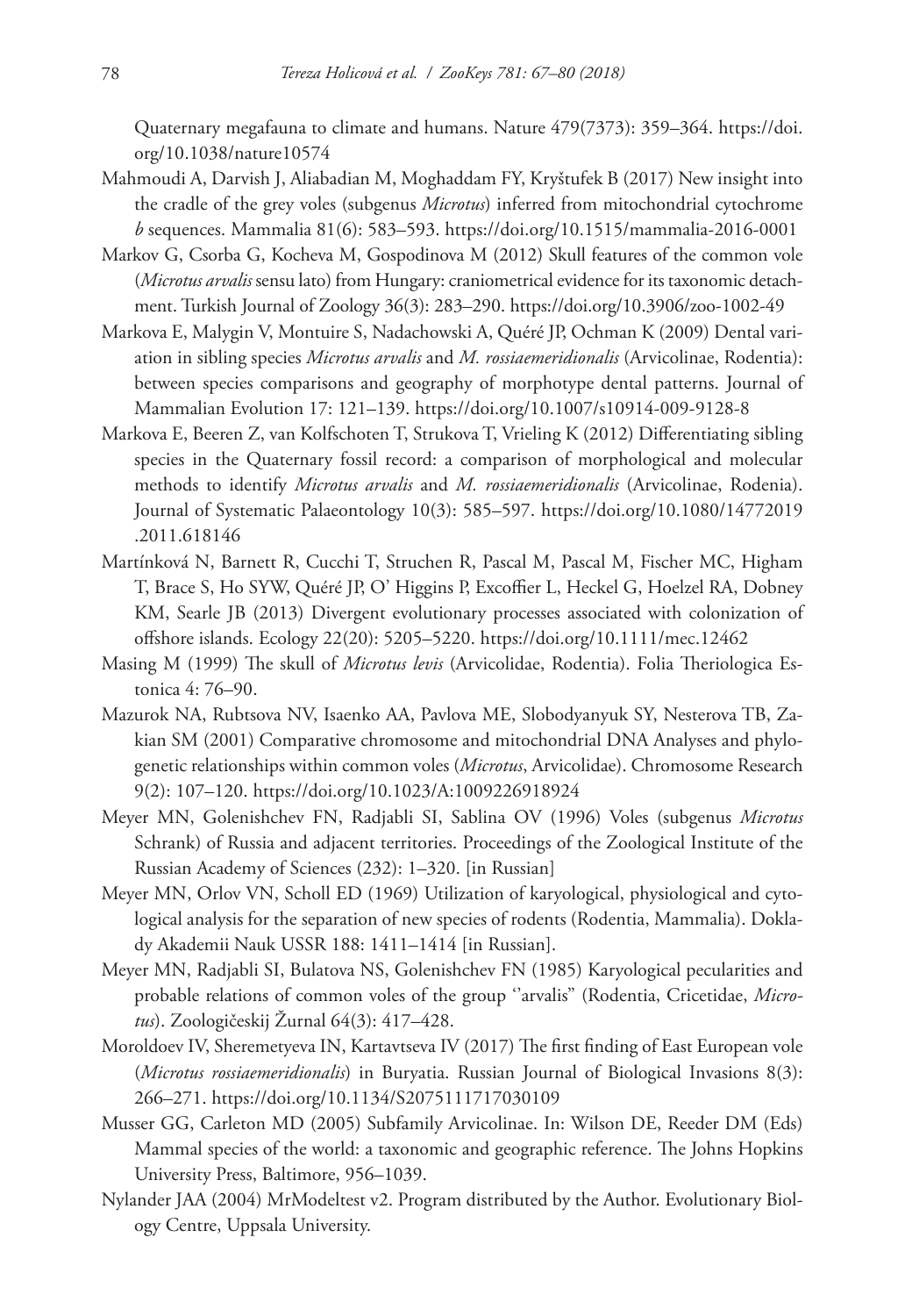- Okulova NM, Khlyap LA, Bidashko FG, Warshavskyi AA, Grazhdanov AK, Neronov VV (2014) Rodent communities of the Western Kazakhstan oblast of the Republic of Kazakhstan 1: Maps of rodent communities and zoogeographic regionalization. Arid Ecosystems 4(2): 75–84. <https://doi.org/10.1134/S2079096114020073>
- Pavlova SV, Tchabovsky AV (2011) Presence of the 54-chromosome common vole (Mammalia) on Olkhon Island (Lake Baikal, East Siberia, Russia), and the occurrence of an unusual Xchromosome variant. Comparative Cytogenetics 5(5): 433–40. [https://doi.org/10.3897/](https://doi.org/10.3897/CompCytogen.v5i5.1720) [CompCytogen.v5i5.1720](https://doi.org/10.3897/CompCytogen.v5i5.1720)
- Rambaut A (2009) Computer program and documentation distributed by the author. <http://beast.bio.ed.ac.uk>
- Rambaut A, Drummond AJ, Xie D, Baele G, Suchard MA (2017) Tracer v1.7, Available from <https://github.com/beast-dev/tracer>
- Rozas J, Sánchez-DelBarrio JC, Messeguer X, Rozas R (2003) DnaSP DNA polymorphism analyses by the coalescent and other methods. Bioinformatics 19(18): 2496. [https://doi.](https://doi.org/10.1093/bioinformatics/btg359) [org/10.1093/bioinformatics/btg359](https://doi.org/10.1093/bioinformatics/btg359)
- Řičánková VP, Horsák M, Hais M, Robovský J, Chytrý M (2018) Environmental correlates of the Late Quaternary regional extinctions of large and small Palaearctic mammals. Ecography 41(3): 516–527. <https://doi.org/10.1111/ecog.02851>
- Sanger FS, Nicklen S, Coulson AE (1977) DNA sequencing with chain termination inhibitors. Proceedings of the National Academy of Sciences of the USA 74(12): 5463–5467. [https://](https://doi.org/10.1073/pnas.74.12.5463) [doi.org/10.1073/pnas.74.12.5463](https://doi.org/10.1073/pnas.74.12.5463)
- Shenbrot GI, Krasnov BR (2005) Atlas of the geographic distribution of the arvicoline rodents of the world (Rodentia, Muridae: Arvicolinae). Pensoft, Sofia-Moscow, 336 pp.
- Sirocko F, Claussen M, Litt T, Sanchez-Goni MF (2007) The climate of past interglacials (Vol. 7). Elsevier, Amsterdam, 622 pp.
- Steel M, McKenzie A (2001) Properties of phylogenetic trees generated by Yule-type speciation models. Mathematical Biosciences 170(1): 91–112. [https://doi.org/10.1016/S0025-](https://doi.org/10.1016/S0025-5564(00)00061-4) [5564\(00\)00061-4](https://doi.org/10.1016/S0025-5564(00)00061-4)
- Stojak J, McDevitt AD, Herman JS, Searle JB, Wójcik JM (2015) Post-glacial colonization of eastern Europe from the Carpathian refugium: evidence from mitochondrial DNA of the common vole *Microtus arvalis*. Biological Journal of the Linnean Society 115(4): 927–939. <https://doi.org/10.1111/bij.12535>
- Stojak J, McDevitt AD, Herman JS, Kryštufek B, Uhlíková J, Purger JJ, Lavrenchenko LA, Searle JB, Wójcik JM (2016) Between the Balkans and the Baltic: Phylogeography of a Common Vole mitochondrial DNA lineage limited to Central Europe. PLoS ONE 11(12): e0168621.<https://doi.org/10.1371/journal.pone.0168621>
- Tamura K, Peterson D, Peterson N, Stecher G, Nei M, Kumar S (2011) MEGA5: molecular evolutionary genetics analysis using maximum likelihood, evolutionary distance, and maximum parsimony methods. Molecular Biology and Evolution 28(10): 2731–9. [https://](https://doi.org/10.1093/molbev/msr121) [doi.org/10.1093/molbev/msr121](https://doi.org/10.1093/molbev/msr121)
- Thanou E, Tryfonopoulos G, Chondropoulos B, Fraguedakis-Tsolis S (2012) Comparative phylogeography of the five Greek vole species infers the existence of multiple South Balkan subrefugia. Hystrix Italian Journal of Mammalogy 79(3): 363–376. [https://doi.org/10.10](https://doi.org/10.1080/11250003.2011.651163) [80/11250003.2011.651163](https://doi.org/10.1080/11250003.2011.651163)